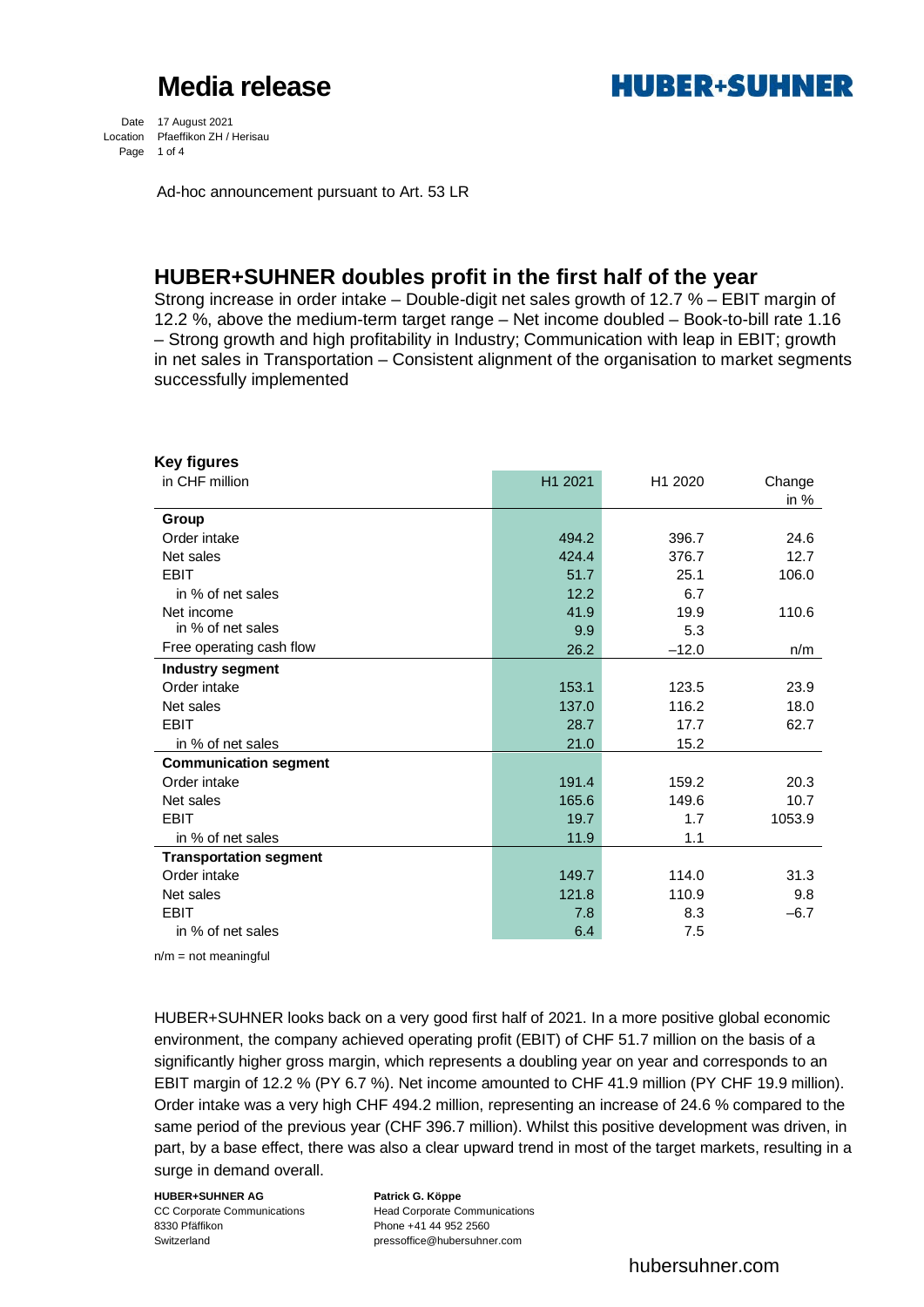

Date 17 August 2021 Location Pfaeffikon ZH / Herisau Page 2 of 4

> Net sales also increased significantly by 12.7 % to CHF 424.4 million (PY CHF 376.7 million). Adjusted for currency and copper price effects, growth in net sales amounted to 11.4 %. The high order intake volume contributed to a book-to-bill rate of 1.16 (PY 1.05). In the first six months of the reporting year, free operating cash flow was CHF 26.2 million (PY CHF –12.0 million). The number of employees was reduced from 4860 to 4450 within the space of a year, with capacities worldwide being built up again due to the high order backlog. In Switzerland, the number of employees fell from 1237 to 1185.

Broad-based demand helped all three market segments achieve significant double-digit growth in order intake. The Industrial and Communication segments recorded double-digit growth in net sales. By region, net sales in EMEA was proportionately at 54 % (PY 55 %). In the Americas, this figure increased to 24 % (PY 18 %), while in APAC, a decline to 22 % (PY 27 %) was recorded.

#### **Consistent organisational alignment to market segments successfully implemented**

The structural orientation of the company around the three market segments Industry, Communication, and Transportation, which was introduced at the start of the year, was well implemented throughout the organisation and successfully met the challenges posed by the simultaneous marked increase in business volumes. With the aim of further strengthening market focus and simplifying structures, the newly set up organisation is now serving customers through global sales teams. This resulted in a further increase in customer proximity despite the more difficult general conditions due to the pandemic. A further goal of the reorientation is to increasingly offer customers the entire portfolio of innovative HUBER+SUHNER products based on the three technologies radio frequency, low frequency and fiber optics across all technologies. This approach makes the company even more attractive from the customers' point of view and offers potential for the future.

*Due to the new organisation, reporting by market segment is applied for the first time in the following, including the corresponding values for the previous year's period.*

### **Strong growth and high profitability in Industry segment**

The Industry market segment, almost two thirds of which is attributable to radio frequency technology, experienced strong growth. The positive environment in large parts of the industry drove strong growth in net sales. The test and measurement core market, which expanded 5G-related testing capacities, and the aerospace and defense growth initiative, driven by increasing demand for security, performed particularly well. Other industrial applications, such as fast-charging systems for electric vehicles and those in medical technology and wind power also contributed to the positive development in the Industry segment. Order intake amounted to CHF 153.1 million, up 23.9 % year on year. Net sales reached CHF 137.0 million (+18.0 %). This resulted in EBIT of CHF 28.7 million, which corresponds to a very high EBIT margin of 21.0 % (PY 15.2 %).

#### **Communication segment with leap to double-digit EBIT margin**

The Communication segment, in which fiber optics is the dominant technology, experienced strong growth. This was driven primarily by solutions for the expansion of mobile networks (Cell Site), which

### **HUBER+SUHNER AG Patrick G. Köppe**

8330 Pfäffikon Telephone +41 44 952 2560 Switzerland pressoffice@hubersuhner.com

CC Corporate Communications 
Head Corporate Communications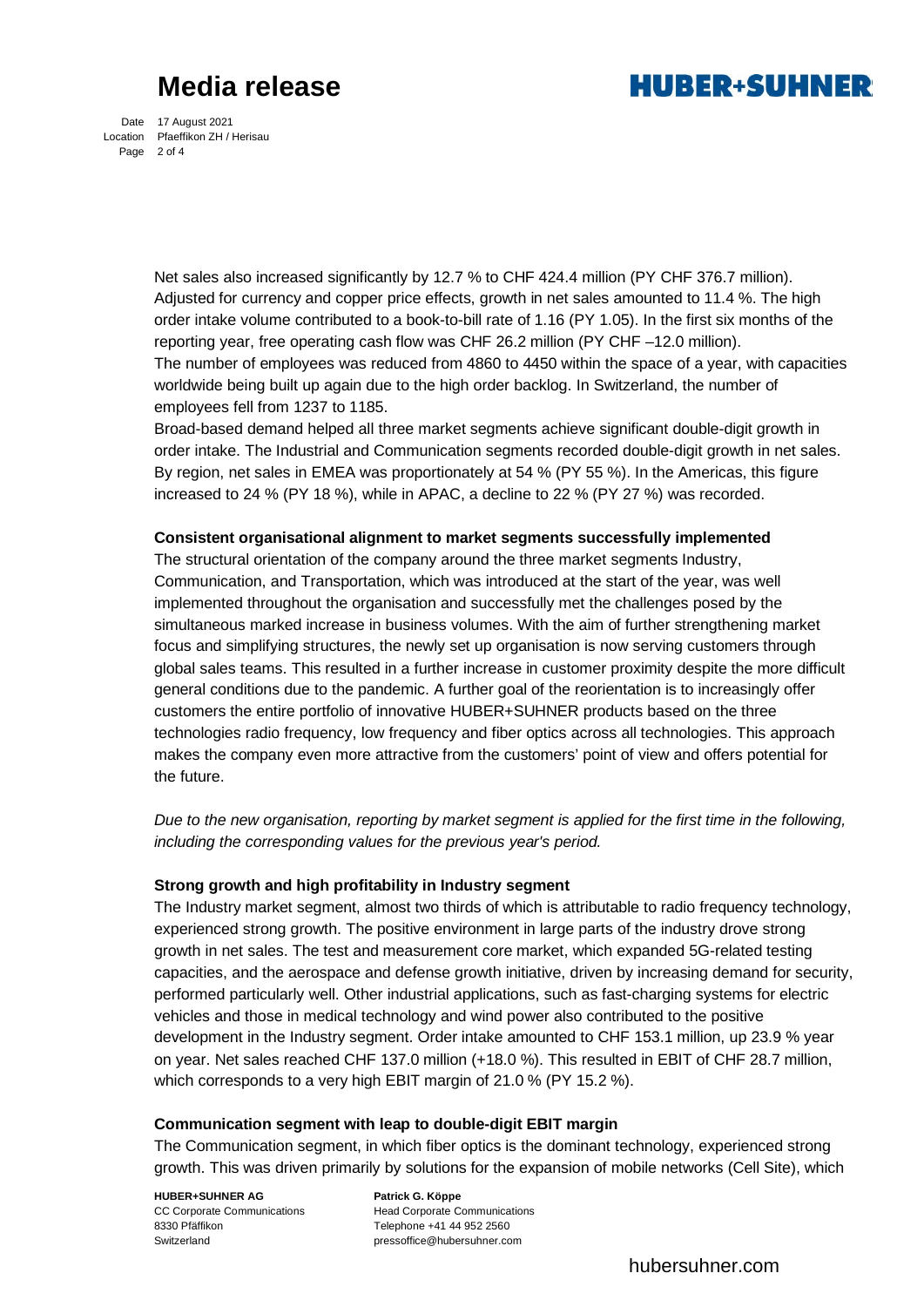

Date 17 August 2021 Location Pfaeffikon ZH / Herisau Page 3 of 4

> followed a sharp, temporary decline during the same period in the previous year owing to the severe restrictions imposed due to the pandemic. In North America in particular, the company recorded a significant upward trend in this market thanks to major investments in 5G networks. In many countries, however, the 5G infrastructure implementation has yet to commence. The focus in these countries remains on completing the rollout of the fourth mobile communication generation. Business with communication equipment manufacturers fell below expectations, while the data center growth initiative continued to develop positively. Order intake in the Communication segment stood at CHF 191.4 million which was 20.3 % above the previous year's figure. Net sales also increased considerably to CHF 165.6 million (+10.7 %). There was a significant increase in EBIT: at CHF 19.7 million, the EBIT margin was 11.9 % (PY 1.1 %).

> **Growth in net sales in Transportation segment – EBIT margin at the lower end of expectations** The Transportation segment, which mainly comprises low-frequency applications, showed a mixed picture: in the Railway subsegment, a continued hesitancy in the awarding of contracts prevented a swifter recovery. Business with solutions for integrating mobile communication in trains developed well, underscoring the importance of the new cross-technology and cross-segment approach to sales. Development in the Automotive subsegment was extremely positive. The volume of business with solutions for conventional vehicle construction and, in particular, for high-voltage distribution units in electric vehicles increased significantly. As a result, the Transportation segment as a whole met its growth targets. Order intake amounted to CHF 149.7 million, an increase of 31.3 % year on year. Net sales stood at CHF 121.8 million (+9.8 %). Due to pre-investments in new and innovative applications in the automotive sector and strongly rising logistics costs, which could only partially be passed on to customers, EBIT was at the lower end of expectations at CHF 7.8 million, and the EBIT margin was 6.4 % (previous year 7.5 %).

### **Outlook**

The first six months of the reporting period were marked by the broad economic recovery, from which HUBER+SUHNER derived above-average benefit. The focus of the business strategy on major social trends, such as sustainable mobility, greater demand for security and rapidly growing data volumes, paved the way for this. HUBER+SUHNER managed the rise in business volume through agility and flexibility in its global production network. However, the increase in demand in many industries was reflected in bottlenecks in global supply chains and transport capacities.

From today's perspective, HUBER+SUHNER expects the positive momentum in important target markets to continue in the coming months. Provided that the procurement and currency situation remains stable, the company confirms its outlook for the year as a whole of achieving double-digit growth in net sales and an operating margin slightly above the medium-term EBIT target range of 8– 10 %.

**HUBER+SUHNER AG Patrick G. Köppe**  8330 Pfäffikon Telephone +41 44 952 2560 Switzerland pressoffice@hubersuhner.com

CC Corporate Communications Head Corporate Communications